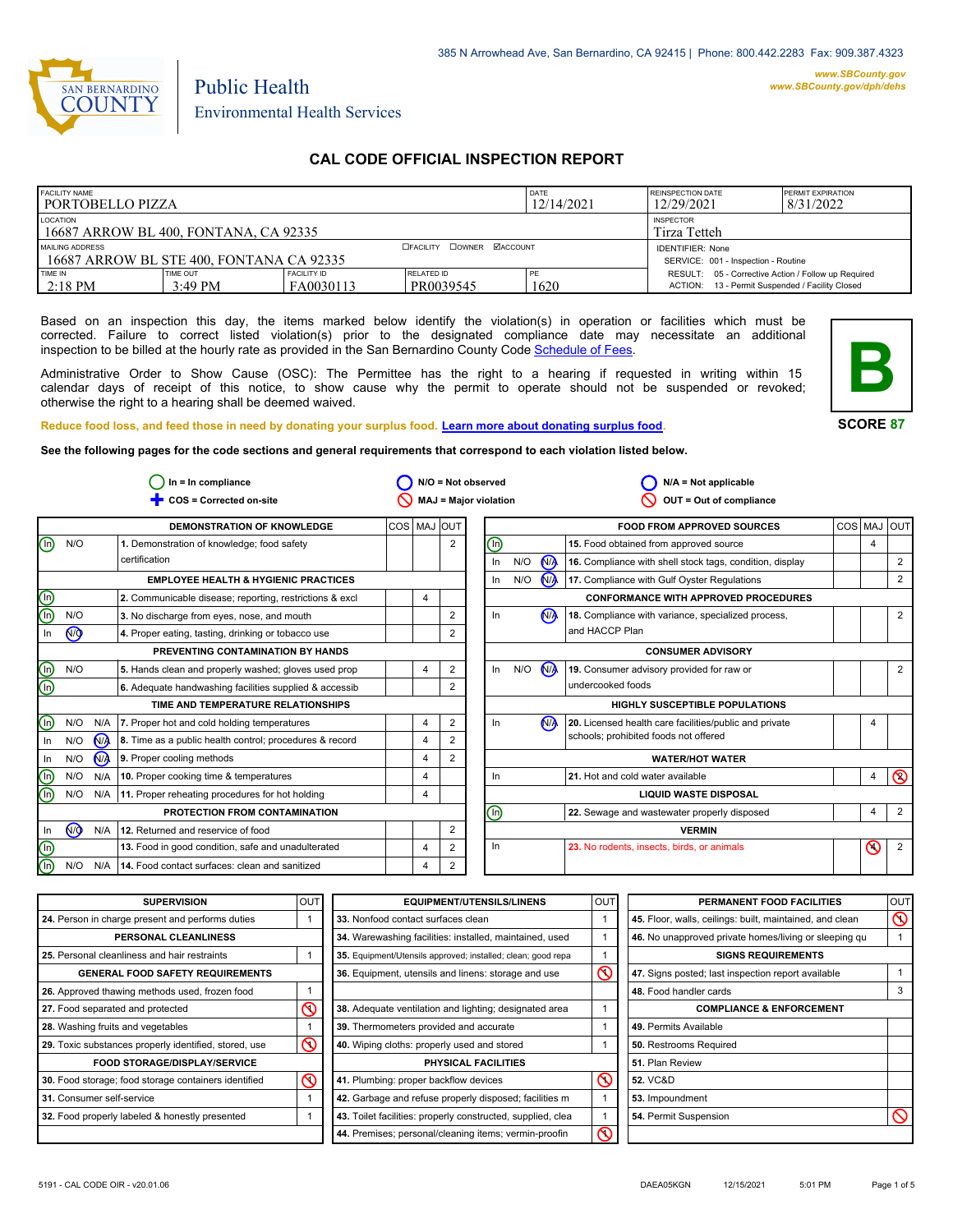

Environmental Health Services

Public Health

#### **CAL CODE OFFICIAL INSPECTION REPORT**

| <b>FACILITY NAME</b>                                                                                             | PORTOBELLO PIZZA                                                                                                      |                                                                                                                                                                                                             | DATE<br>12/14/2021               |              |  |
|------------------------------------------------------------------------------------------------------------------|-----------------------------------------------------------------------------------------------------------------------|-------------------------------------------------------------------------------------------------------------------------------------------------------------------------------------------------------------|----------------------------------|--------------|--|
| LOCATION                                                                                                         |                                                                                                                       |                                                                                                                                                                                                             | <b>INSPECTOR</b><br>Tirza Tetteh |              |  |
|                                                                                                                  | 16687 ARROW BL 400, FONTANA, CA 92335                                                                                 |                                                                                                                                                                                                             |                                  |              |  |
|                                                                                                                  | <b>54. PERMIT SUSPENSION</b>                                                                                          |                                                                                                                                                                                                             |                                  |              |  |
| <b>POINTS</b>                                                                                                    | Compliance date not specified<br>Not In Compliance                                                                    | Inspector Comments: Permit is suspended and facility is closed due to active German cockroach infestation.                                                                                                  |                                  |              |  |
|                                                                                                                  | Violation Reference - HSC -<br>114409, 114405                                                                         | Notice of closure is posted at this time.                                                                                                                                                                   |                                  |              |  |
|                                                                                                                  | immediately closed. (114409, 114405)                                                                                  | Violation Description: If an imminent health hazard is found, an enforcement officer may temporarily suspend the permit and order the food facility                                                         |                                  |              |  |
|                                                                                                                  | 23. NO RODENTS, INSECTS, BIRDS, OR ANIMALS                                                                            |                                                                                                                                                                                                             | ΛN                               | <b>MAJOR</b> |  |
| <b>POINTS</b>                                                                                                    | Compliance date not specified<br><b>Not In Compliance</b><br>Violation Reference - HSC -<br>114259.1, 114259.4, 11425 | Inspector Comments: 1. Observed 35 - 40 dead German cockroaches in the following areas:<br>- on prep table nearest reach-in freezer<br>- on floor under prep table<br>- on floor under reach0in freezer     |                                  |              |  |
|                                                                                                                  |                                                                                                                       | 2. Observed one (1) live German cockroach on floor inside employee restroom.                                                                                                                                |                                  |              |  |
|                                                                                                                  |                                                                                                                       | 3. Observed one (1) live German cockroach on wall behind prep table.<br>Operator was unable to provide a recent pest control report and stated cockroaches may have entered facility<br>through a delivery. |                                  |              |  |
| Eliminate cockroaches from the facility. Clean and sanitize affected areas and maintain facility free of vermin. |                                                                                                                       |                                                                                                                                                                                                             |                                  |              |  |
|                                                                                                                  |                                                                                                                       | Note: Permit is suspended and facility is closed due to an active German cockroach infestation.                                                                                                             |                                  |              |  |
|                                                                                                                  |                                                                                                                       | A reinspection will be conducted within 24 hours to verify compliance. Failure to comply will result in an<br>additional billable reinspection with a 30-minute minimum charge of \$122.50.                 |                                  |              |  |

**Violation Description:** Food facility shall be kept free of vermin: rodents (rats, mice), cockroaches, flies. (114259.1, 114259.4, 114259.5) Live animals are not allowed in a food facility unless, food employees with service animals may handle or care for their service animal if they wash their hands as required or persons who are licensed pursuant to Chapter 11.5 of Division 3 of the Business and Professions Code. (114259.4, 114259.5)

**More Information: [https://youtu.be/1yuxW\\_p9Bxs](https://youtu.be/1yuxW_p9Bxs)**

#### **21. HOT AND COLD WATER AVAILABLE**

| <b>POINTS</b> | Compliance date not specified<br><b>Not In Compliance</b><br>Violation Reference - HSC -<br>113953(c), 114099.2(b) | Inspector Comments: Measured maximum hot water temperature for mop sink and food preparation sink at<br>107.6F. Observed electric water heater set at 124F. Operator was aware of issues with water heater and<br>stated he will be able to replace it in 60 days. |
|---------------|--------------------------------------------------------------------------------------------------------------------|--------------------------------------------------------------------------------------------------------------------------------------------------------------------------------------------------------------------------------------------------------------------|
|               |                                                                                                                    | Adjust and maintain hot water temperature for mop and prep sinks at 120F.                                                                                                                                                                                          |

**Violation Description:** An adequate, protected, pressurized, potable supply of hot water and cold water shall be provided at all times. (113953(c), 114099.2(b) 114101(a), 114189, 114192, 114192.1, 114195)

### **27. FOOD SEPARATED AND PROTECTED**

| <b>POINTS</b> | <b>Compliance date not specified</b> | Inspector Comments: Observed one (1) 6 lb. 11 oz. can of tomato puree with a dent along side seam.        |
|---------------|--------------------------------------|-----------------------------------------------------------------------------------------------------------|
|               | <b>Not In Compliance</b>             |                                                                                                           |
|               | Violation Reference - HSC -          | Ensure all canned foods are free of severe dents and/or swelling on the seam. Any affected cans should be |
|               | 113984 (a, b, c, d, f)               | separated and removed to prevent usage.                                                                   |

**Violation Description:** All food shall be separated and protected from contamination. (113984 (a, b, c, d, f), 113986, 114060, 114067(a, d, e, j), 114069(a, b), 114077, 114089.1 (c), 114143 (c)) All food shall be stored, prepared, displayed or held so that it is protected from contamination.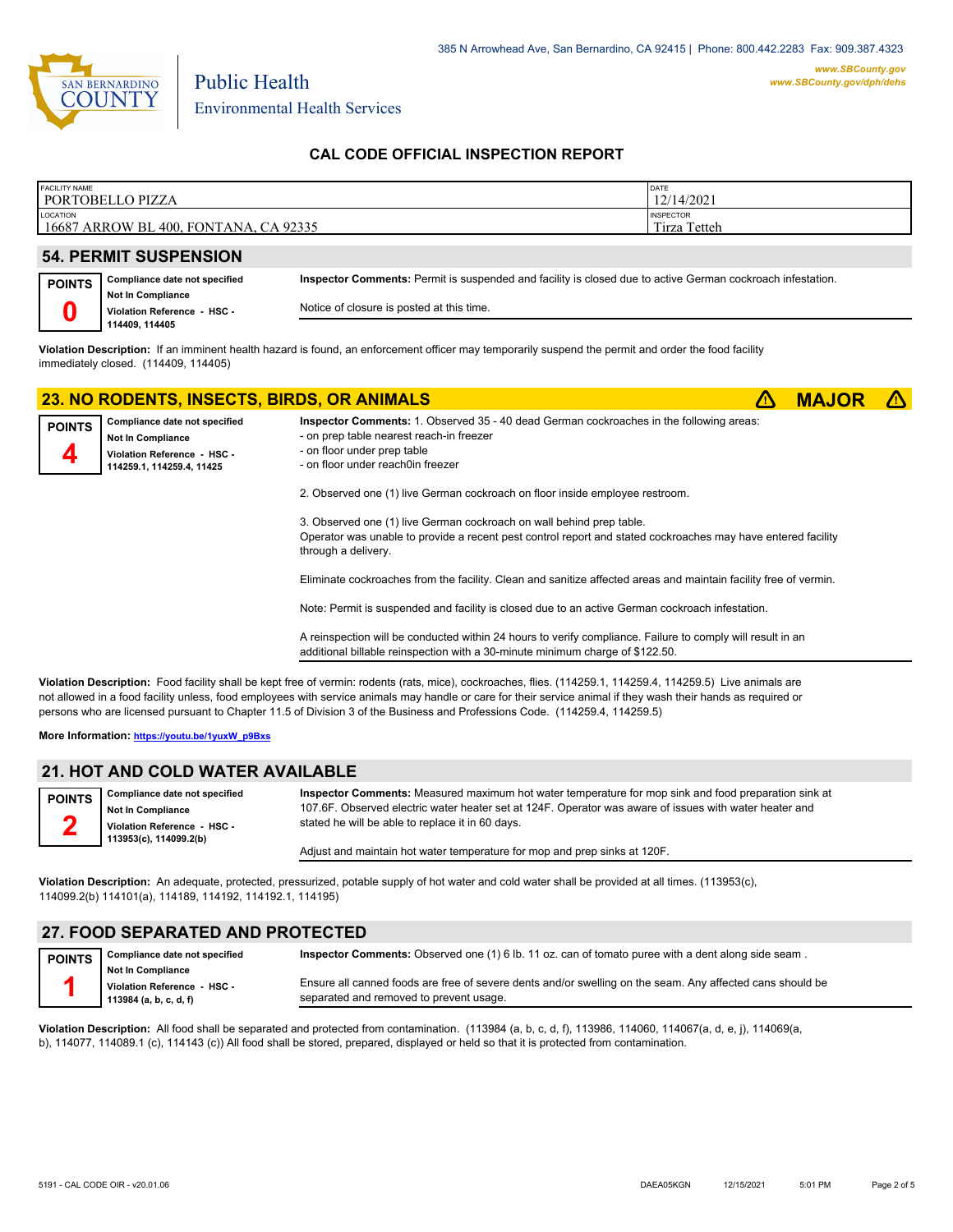

*www.SBCounty.gov [www.SBCounty.gov/dph/dehs](http://www.sbcounty.gov/dph/ehsportal)*

# **CAL CODE OFFICIAL INSPECTION REPORT**

| <b>FACILITY NAME</b>       | DATE             |
|----------------------------|------------------|
| <b>PORTOBELLO PIZZA</b>    | 12/14/2021       |
| LOCATION                   | <b>INSPECTOR</b> |
| 16687                      | Tetteh           |
| ' ARROW BL 400, FONTANA, C | $\sim$ $\sim$    |
| CA 92335                   | Tirza            |

# **29. TOXIC SUBSTANCES PROPERLY IDENTIFIED, STORED, USED**

Public Health

**Compliance date not specified Not In Compliance Violation Reference - HSC - 114254, 114254.1 POINTS 1**

**Inspector Comments:** Observed three (3) cans of Raid stored inside the facility. Operator stated he uses Raid because the chemicals the pest control company are using are not effective for his cockroach issue.

Discontinue use of unapproved pesticide for commercial facilities. Ensure insecticides, rodenticides, or other pesticides are used in accordance with the manufacturer's instructions.

**Violation Description:** All poisonous substances, detergents, bleaches, and cleaning compounds shall be stored separate from food, utensils, packing material and food-contact surfaces. (114254, 114254.1, 114254.2) An insecticide, rodenticide, or other pesticide must be used in accordance with the manufacturer's instructions.

### **30. FOOD STORAGE; FOOD STORAGE CONTAINERS IDENTIFIED**

**Compliance date not specified Not In Compliance POINTS 1**

**Inspector Comments:** Observed labels missing for bulk containers of yeast, sugar and salt.

**Violation Reference - HSC - 114047, 114049, 114051**

Provide labels on all containers of food out of their original packaging.

**Violation Description:** Food shall be stored in approved containers and labeled as to contents. Food shall be stored at least 6" above the floor on approved shelving in an approved location to prevent possible contamination. (114047, 114049, 114051, 114053, 114055, 114067(h), 14069 (b))

**More Information: [https://youtu.be/km4FCy\\_IQ44](https://youtu.be/km4FCy_IQ44)**

# **36. EQUIPMENT, UTENSILS AND LINENS: STORAGE AND USE**

**Compliance date not specified Not In Compliance Violation Reference - HSC - 114074, 114081, 114119 POINTS 1**

**Inspector Comments:** Observed scoop handle inside bulk container of sugar to be in direct contact with sugar.

Store scoop handle upright, out of food.

**Violation Description:** All clean and soiled linen shall be properly stored; non-food items shall be stored and displayed separate from food and food-contact surfaces. (114185.3 - 114185.4)Utensils and equipment shall be handled and stored so as to be protected from contamination. (114074 - 114075, 114081, 114119, 114121, 114161, 114178, 114179, 114083, 114185, 114185.2, 114185.5) Pressurized cylinders must be securely fastened to a rigid structure. (114172)

#### **41. PLUMBING; PROPER BACKFLOW DEVICES**

| <b>POINTS</b> | Compliance date not specified | <b>Inspector Comments:</b> Observed leak at draining pipe of food prep sink. |
|---------------|-------------------------------|------------------------------------------------------------------------------|
|               | <b>Not In Compliance</b>      |                                                                              |
|               | Violation Reference - HSC -   | Repair/replace and maintain all plumbing fixtures in good repair.            |
|               | 114171.114189.1               |                                                                              |

**Violation Description:** The potable water supply shall be protected with a backflow or back siphonage protection device, as required by applicable plumbing codes. (114192) All plumbing and plumbing fixtures shall be installed in compliance with local plumbing ordinances, shall be maintained so as to prevent any contamination, and shall be kept clean, fully operative, and in good repair. Any hose used for conveying potable water shall be of approved materials, labeled, properly stored, and used for no other purpose. (114171, 114189.1, 114190, 114193, 114193.1, 114199, 114201, 114269)

# **44. PREMISES; PERSONAL/CLEANING ITEMS; VERMIN-PROOFING**

**Compliance date not specified POINTS**

**1**

**Inspector Comments:** 

**Not In Compliance Violation Reference - HSC - 114067 (j), 114123**

**Violation Description:** The premises of each food facility shall be kept clean and free of litter and rubbish; all clean and soiled linen shall be properly stored; non-food items shall be stored and displayed separate from food and food-contact surfaces; the facility shall be kept vermin proof. (114067 (j), 114123, 114143 (a) & (b), 114256, 114256.1, 114256.2, 114256.4, 114257, 114257.1, 114259, 114259.2, 114259.3, 114279, 114281, 114282) Food preparation sinks, handwashing sinks and warewashing equipment shall not be used for the cleaning of maintenance tools, the holding of maintenance materials, or the disposal of liquid wastes. (114123) Open-air barbecue and/or outdoor wood burning oven must operate on the same premises, in conjunction with a permanent food facility and not in an area that may pose as a fire hazard. (114143(a) (b)) Janitorial sink or approved curbed cleaning facility (exemption for restricted food service facilities Section 114279 (b)) shall be provided. (114279(a)) First aid supplies must have a legible manufacturer's label and stored in a kit or container that is located to prevent contamination. (114256.4) Insect electrocution devices are not allowed in food or utensil handling areas. (114259.3)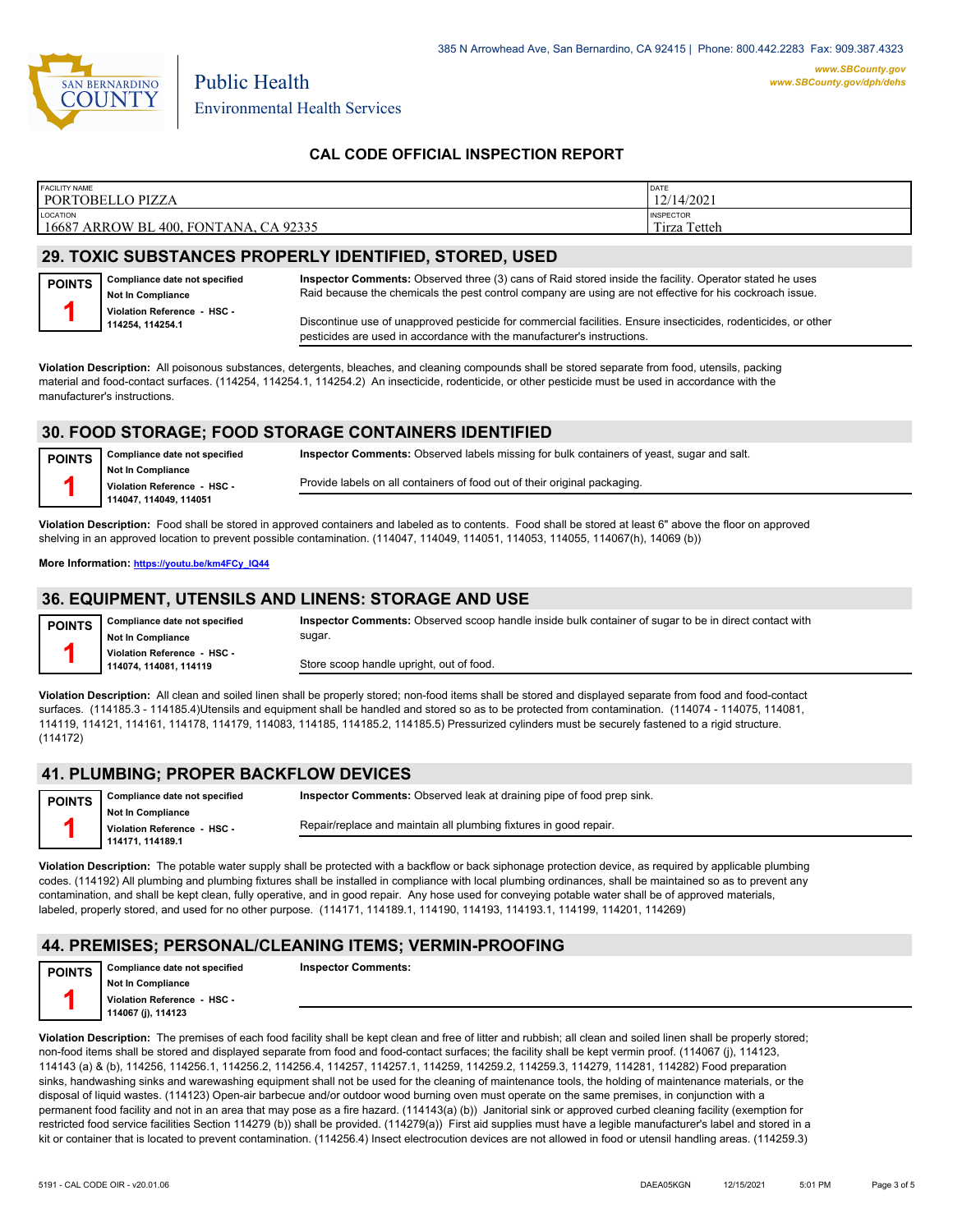

Environmental Health Services

Public Health

# **CAL CODE OFFICIAL INSPECTION REPORT**

| <b>FACILITY NAME</b>                                      | <b>IDATE</b>                        |
|-----------------------------------------------------------|-------------------------------------|
| PORTOBELLO PIZZA                                          | 12/14/2021                          |
| LOCATION<br>16687 ARROW BL 400,<br>CA 92335<br>, FONTANA, | <b>INSPECTOR</b><br>Tetteh<br>Tirza |

#### **45. FLOORS, WALLS AND CEILINGS: BUILT, MAINTAINED, AND CLEAN**

| <b>POINTS</b> | Compliance date not specified | <b>Inspector Comments:</b> Observed two (2) openings in ceiling between 4 - 6 inches in length. |
|---------------|-------------------------------|-------------------------------------------------------------------------------------------------|
|               | <b>Not In Compliance</b>      |                                                                                                 |
|               | Violation Reference - HSC -   | Seal all openings in ceiling to prevent vermin entry to facility.                               |
|               | 114143 (d), 114266            |                                                                                                 |

**Violation Description:** The walls / ceilings shall have durable, smooth, nonabsorbent, and washable surfaces. All floor surfaces, other than the customer service areas, shall be approved, smooth, durable and made of nonabsorbent material that is easily cleanable. Approved base coving shall be provided in all areas, except customer service areas and where food is stored in original unopened containers. Food facilities shall be fully enclosed. All food facilities shall be kept clean and in good repair. (114143 (d), 114257, 114266, 114268, 114268.1, 114271, 114272) Cleaning must be an approved dustless method. (114268.1) Mats and duckboards, if used, must be removable and easily cleanable. (114272) Open-air barbecues or wood-burning ovens floor surfaces must extend a minimum of five feet and be impervious or easily cleanable. (114143(d))

#### **IMPORTANT: Risk Based Inspection Frequency**

Food facilities that pose a higher risk level for causing foodborne illness will be subject to an additional inspection, to be billed at the hourly rate as provided in the San Bernardino Count[y Code Schedule of Fees. Facilitie](https://codelibrary.amlegal.com/codes/sanbernardino/latest/sanberncty_ca/0-0-0-122474#JD_16.0213B)s that received one or more of the following will be elevated to a high risk tier:

- A score letter of "C" or lower on one of the last two graded inspections,
- A score letter of "B" on two of the last three graded inspections,
- Repeated "four (4) point violation Risk Factor" (critical violation codes 1-23) on the last two inspections, or
- · Four (4) or more critical violations (codes 1-23) noted during an inspection, or
- A permit suspension (closure) on your last graded inspection.

# **Food Establishment Donor Survey**

Will you please take a few moments of your time to complete our **Food Establishment Donor Survey**? The purpose of this survey is to learn about current food recovery and food waste reduction efforts and struggles throughout San Bernardino County.

The feedback from the survey will help us identify barriers and opportunities, and connect you with nearby charitable feeding organizations so you can donate your surplus food. Once you complete the survey, you can view your entry and connect with other donor food establishments and charitable feeding organizations in the fol[lowing Live Web Map.](https://arcg.is/WvjGb)

#### **Overall Inspection Comments**

'A' grade removed.

#### Notice of Closure sign posted.

Do not remove, relocate or obscure closure sign. Failure to comply will result in an additional billable reinspection with a 30-minute minimum charge of \$122.50.

A PEP talk was given.

Top 5 CDC risk factors handout provided.

Note: A reinspection will conducted on 12/15/2021 to verify compliance. Failure to comply will result in a permit suspension continuance until infestation has benn mitigated.

### **FREE Classes to L.E.A.R.N!**

Liaison Education And Risk Network (L.E.A.R.N.) is a FREE class based on the fundamentals of Active Managerial Control and the Centers for Disease Control and Prevention's five risk factors that lead to foodborne illnesses. Find out when the next L.E.A.R.N. class is by checking our [calendar.](http://wp.sbcounty.gov/dph/events/)

#### **Signature(s) of Acknowledgement**